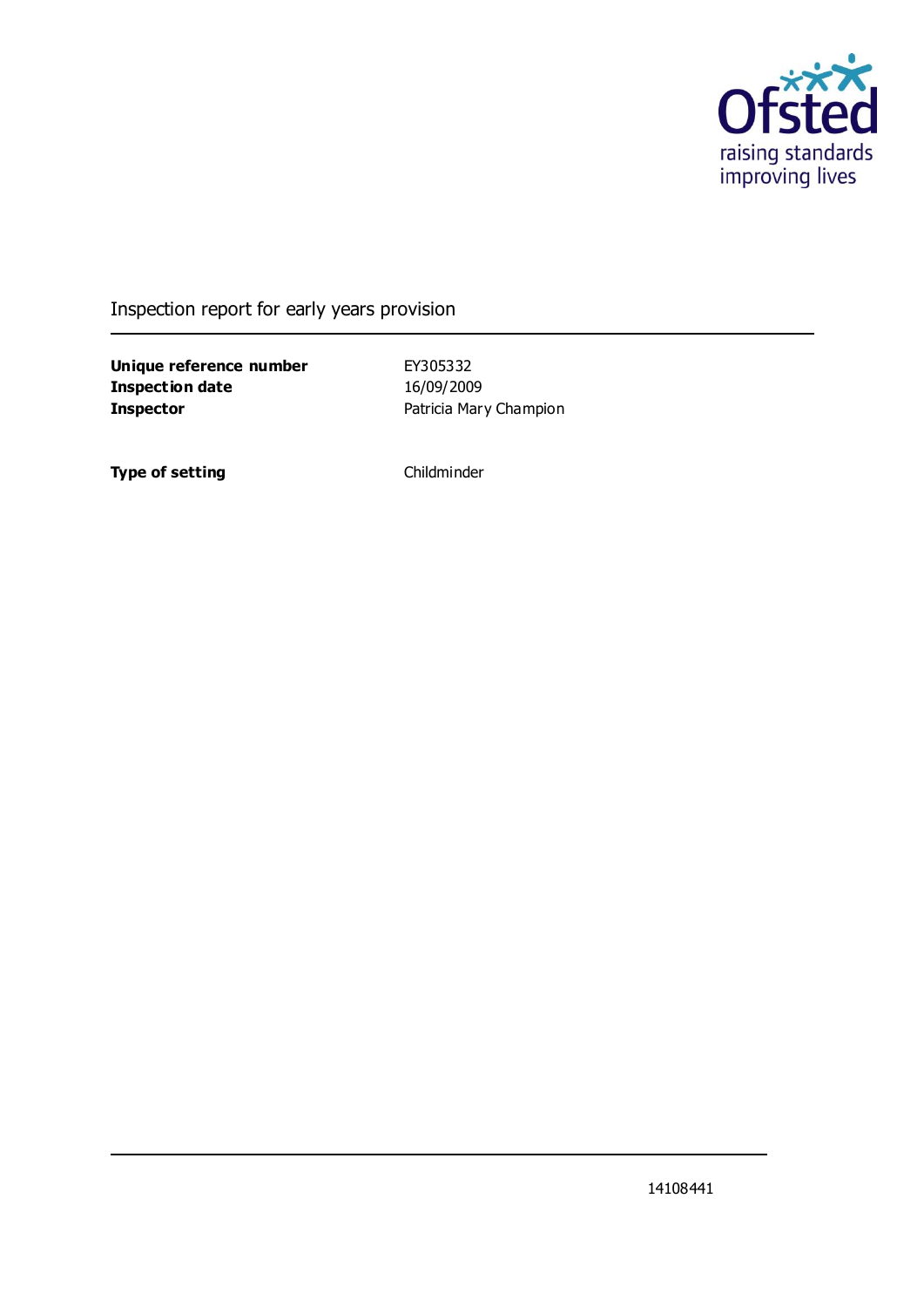The Office for Standards in Education, Children's Services and Skills (Ofsted) regulates and inspects to achieve excellence in the care of children and young people, and in education and skills for learners of all ages. It regulates and inspects childcare and children's social care, and inspects the Children and Family Court Advisory Support Service (Cafcass), schools, colleges, initial teacher training, work-based learning and skills training, adult and community learning, and education and training in prisons and other secure establishments. It rates council children's services, and inspects services for looked after children, safeguarding and child protection.

If you would like a copy of this document in a different format, such as large print or Braille, please telephone 08456 404040, or email enquiries@ofsted.gov.uk.

You may copy all or parts of this document for non-commercial educational purposes, as long as you give details of the source and date of publication and do not alter the information in any way.

Royal Exchange Buildings St Ann's Square Manchester M2 7LA

T: 08456 404040 Textphone: 0161 618 8524 E: enquiries@ofsted.gov.uk W: [www.ofsted.gov.uk](http://www.ofsted.gov.uk/)

© Crown copyright 2009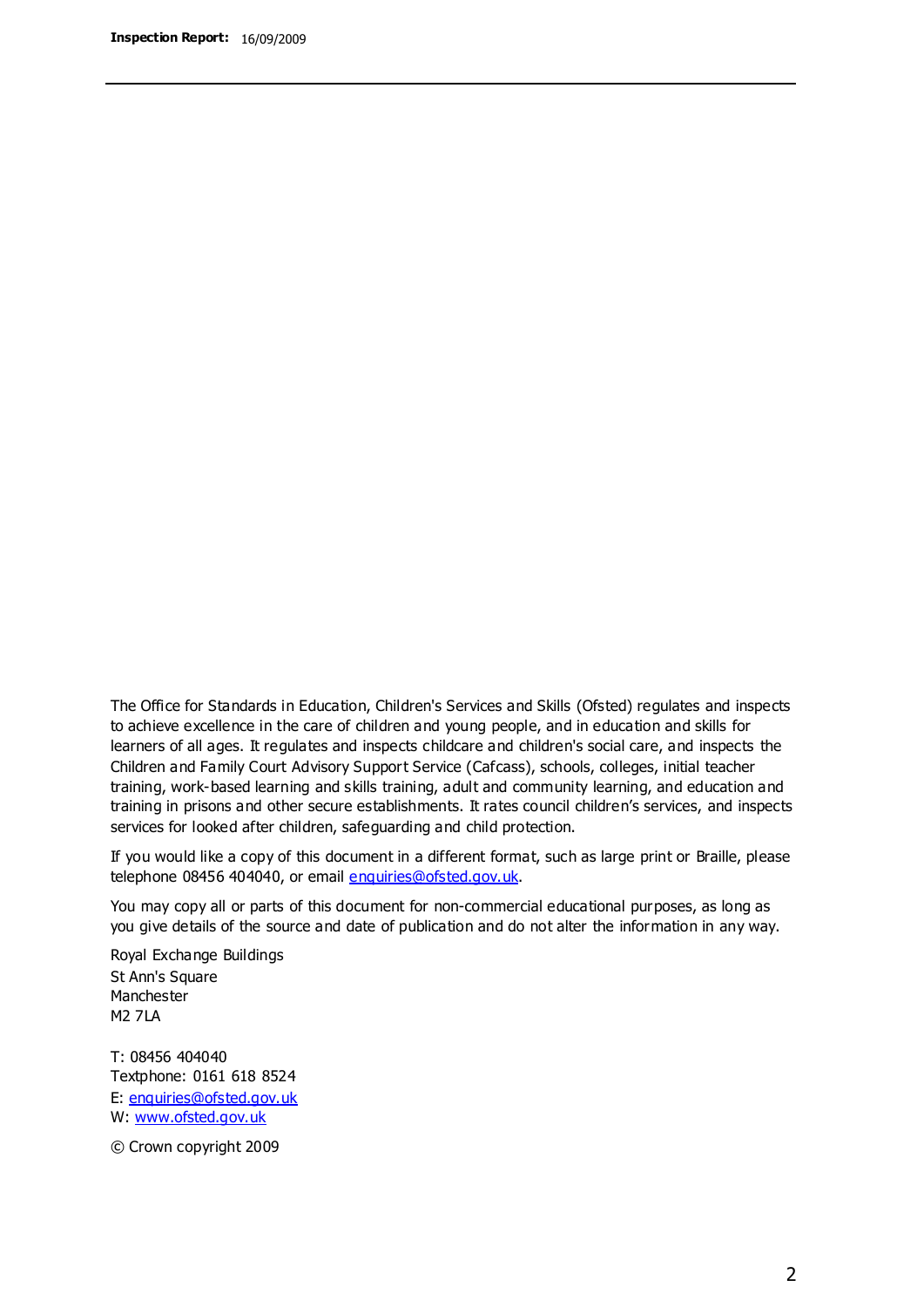## **Introduction**

This inspection was carried out by Ofsted under Sections 49 and 50 of the Childcare Act 2006 on the quality and standards of the registered early years provision. 'Early years provision' refers to provision regulated by Ofsted for children from birth to 31 August following their fifth birthday (the early years age group). The registered person must ensure that this provision complies with the statutory framework for children's learning, development and welfare, known as the *Early* Years Foundation Stage.

The provider must provide a copy of this report to all parents with children at the setting where reasonably practicable. The provider must provide a copy of the report to any other person who asks for one, but may charge a fee for this service (The Childcare (Inspection) Regulations 2008 regulations 9 and 10).

The setting also makes provision for children older than the early years age group which is registered on the voluntary and/or compulsory part(s) of the Childcare Register. This report does not include an evaluation of that provision, but a comment about compliance with the requirements of the Childcare Register is included in Annex B.

Please see our website for more information about each childcare provider. We publish inspection reports, conditions of registration and details of complaints we receive where we or the provider take action to meet the requirements of registration.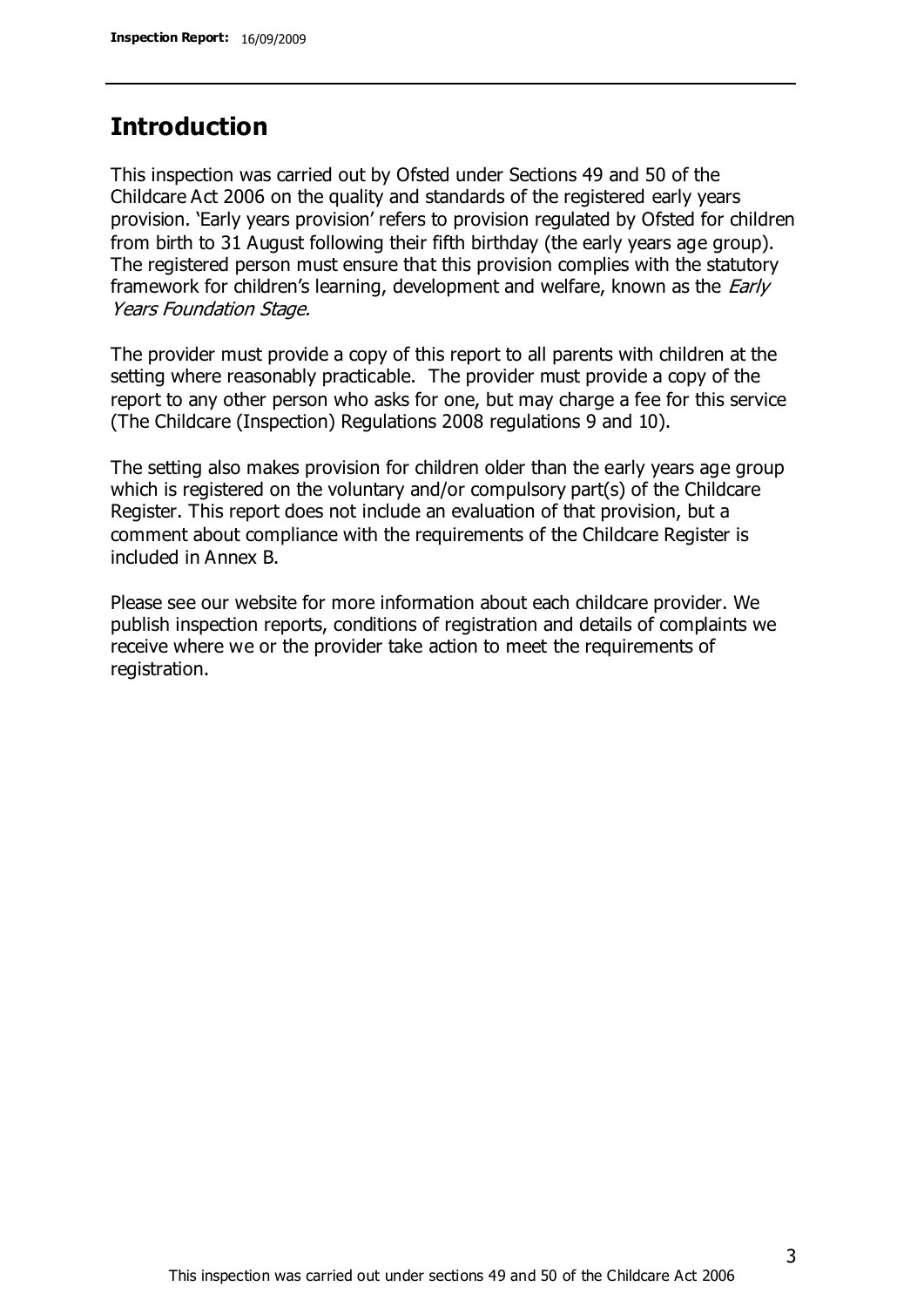## **Description of the childminding**

The childminder was registered in 2005. She lives with her husband and two children aged 11 and 14 years. They live in a house in a residential area in Wickford, Essex. All areas of the childminder's house are used for childminding. Access is via one low step into the house. There is a fully enclosed garden available for outside play.

The childminder is registered to care for a maximum of five children at any one time and is currently minding two children in the early years age group. The childminder drives or walks to local schools and pre-schools to take and collect children. The family has a rabbit as a pets.

The childminder also offers care to children aged over five years to 11 years. This provision is registered by Ofsted on the Early Years Register and the compulsory and voluntary parts of the Childcare Register.

The childminder attends the local carer and toddler group on a regular basis. She is a member of the National Childminding Association.

## **The overall effectiveness of the early years provision**

Overall the quality of the provision is inadequate.

Although children are settled and happy in the childminder's care, there is a breach in a specific welfare requirement that potentially impacts on their safety and wellbeing. The childminder also has a limited understanding of the learning and development requirements of the Early Years Foundation Stage (EYFS). Friendly and supportive relationships have been established with parents to ensure that information about individual children is shared. However, priority is not given to the most important areas for improvement because the childminder has not yet evaluated her practice.

Overall, the early years provision requires significant improvement. The registered person is given a Notice to Improve that sets out actions to be carried out.

## **What steps need to be taken to improve provision further?**

To comply with the requirements of the EYFS the registered person must take the following action by the specified date:

| • complete a paediatric first aid course at the earliest<br>opportunity (Suitable people) (this also applies to the<br>compulsory and voluntary parts of the Childcare | 31/12/2009 |
|------------------------------------------------------------------------------------------------------------------------------------------------------------------------|------------|
| Register)<br>• develop knowledge and understanding of the learning                                                                                                     | 31/12/2009 |
|                                                                                                                                                                        |            |

and development requirements of the EYFS so that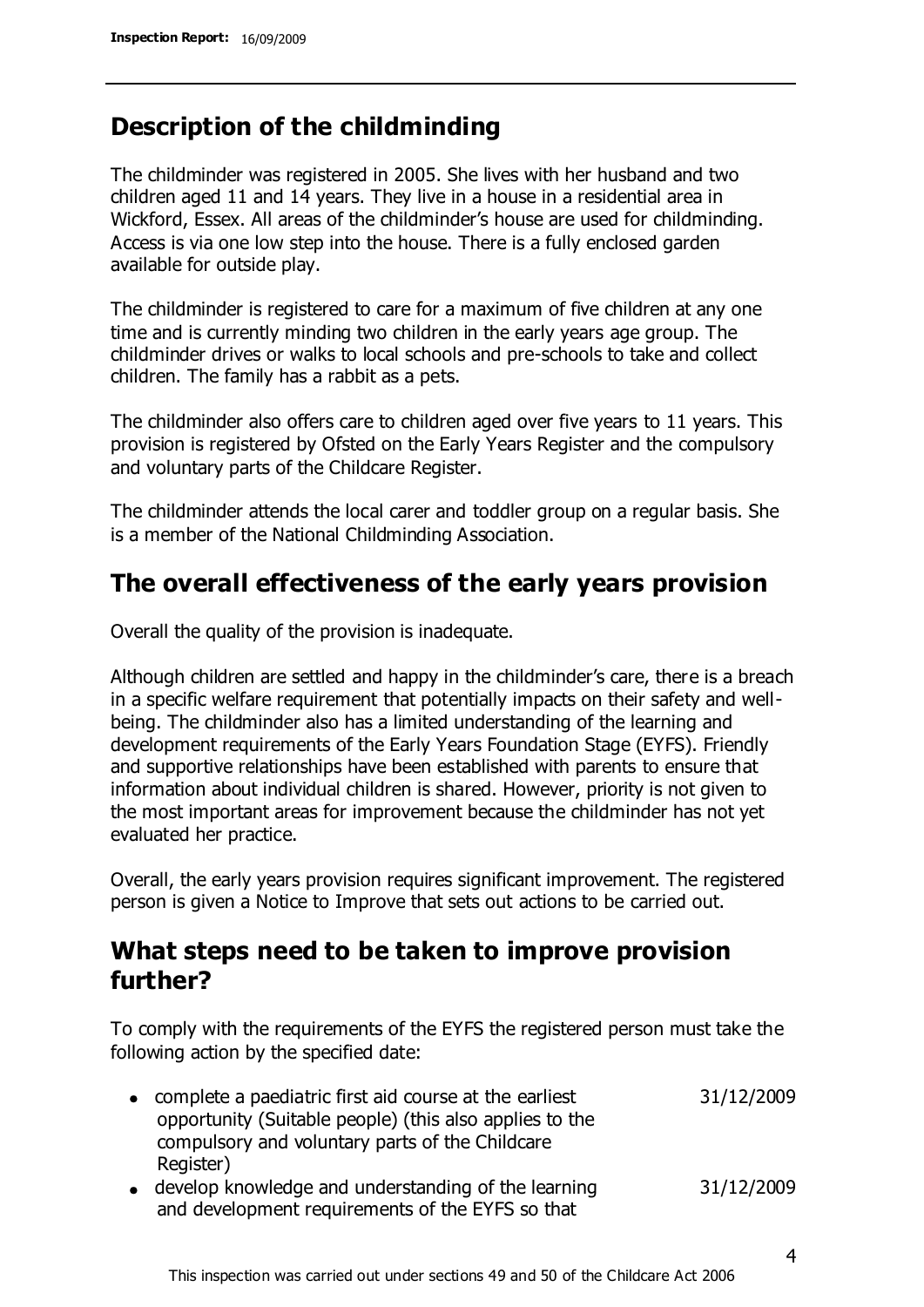children are provided with an educational programme that will enable them to make progress towards the early learning goals (Organisation)

plan and organise systems to ensure that every child receives an enjoyable and challenging learning and development experience that is tailored to meet their individual needs (Organisation).

31/12/2009

To improve the early years provision the registered person should:

- develop a systematic and routine approach to using observations to plan the next steps in a child's developmental progress and regularly review this approach
- develop self-evaluation to identify the strengths and priorities for development that will improve the quality of the provision
- develop further the links with other settings that children attend within the **FYFS**
- review and update the risk assessment to cover anything in the garden with which a child may come into contact (this relates to ensuring that the rotary clothes line is safe and giving consideration to the manufacturer's recommendations regarding the trampoline)
- develop resources and activities that promote positive attitudes to gender, disability and ethnic, cultural and social diversity.

## **The effectiveness of leadership and management of the early years provision**

The childminder is not effectively safeguarding children's welfare because she has not attended first aid training to enable her to competently deal with minor accidents or injuries. She does understand her child protection responsibilities and has all the necessary literature accessible to ensure that appropriate procedures are followed if she has concerns about a child. The recording of all visitors to and from the home, detailed policies for the collection of children and arrangements for recording accidents and medication make some contribution to ensuring that children are protected from harm.

Children play in a very clean and comfortable environment. They can choose from a suitable range of good quality resources. Risk assessment is used reasonably well to manage or eliminate most risks within the home or on outings. Although the childminder has undertaken a risk assessment of the garden, children may not be fully protected because she does not take into account the washing line or the manufacturer's recommendations regarding the varying ages of the children using the trampoline.

Although the childminder attended some introductory childminding training four years ago when she was registered, she has not been continually updating her knowledge and skills to improve outcomes for children. The childminder has had some help from another childminder to develop written policies and procedures and she ensures that the required regulatory paperwork is in place. While the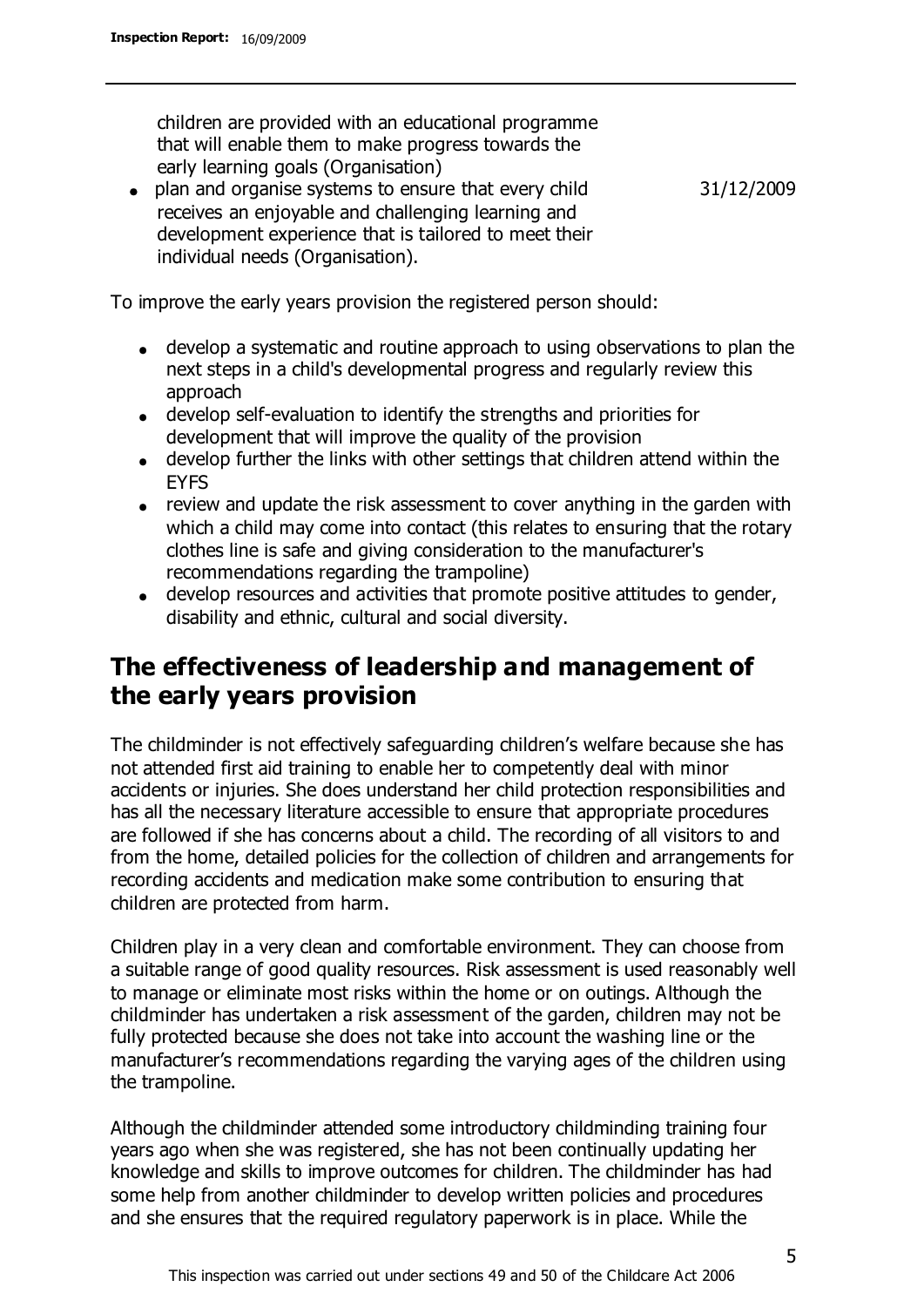childminder demonstrates some awareness of the strengths and weaknesses in the setting, she has not evaluated her provision to bring about further improvement and as a result prompt action such as attending essential training is not undertaken.

The childminder builds friendly and helpful relationships with parents. Written consent agreements are in place regarding many aspects of the children's care and parents sign clear contracts that detail the business arrangements. The childminder provides flexible care around taking and collecting children from preschool or school. Some written information is gathered when children start about their individual needs. Parents make very positive comments and appreciate the family environment and the kind and caring support the childminder provides. In the wider context, the childminder has just started taking children to nearby preschools. Liaison with the pre-school workers to ensure that there is consistency in children's learning is in the early stages.

## **The quality and standards of the early years provision and outcomes for children**

Children benefit from the warm interaction provided by the childminder. Sensitive care and plenty of cuddles are offered. The childminder encourages communication and joins in children's games, for example, when they pretend to go shopping and use the till to scan play food items. The childminder uses numbers and colours when talking to the children and she ensures that they have access to interesting play materials such as felt shapes and puzzles. Toys and resources are rotated to provide added interest and some experiences such as cooking activities are planned to promote children's learning. However, systems for observing and assessing children's progress and achievements are not yet in place. The planning for children's progress towards the early learning goals is limited because learning priorities are not identified. Therefore, some aspects of learning may not be fully addressed to provide sufficient challenge and experiences are not always tailored to meet individual needs or learning styles.

Children have regular opportunities to attend toddler groups, where they can mix socially with others. Although the childminder does have a written policy to ensure that children are treated with equal concern, she has not yet developed activities or resources that promote positive attitudes to gender, disability and ethnic, cultural and social diversity. The childminder is a calm role model and suitable strategies are used to ensure that children learn about good manners and appropriate behaviour. There are clear house rules for them to follow so that they understand the boundaries.

Children learn about the need for good hygiene practices and develop their independence skills as they wash their hands before eating. They enjoy talking about the food they like to eat and the childminder encourages them to eat healthily. Children learn about personal safety as they take part in fire drills and the emergency evacuation procedures are displayed for everyone to see. The childminder helps children with the transition to pre-school as they talk about the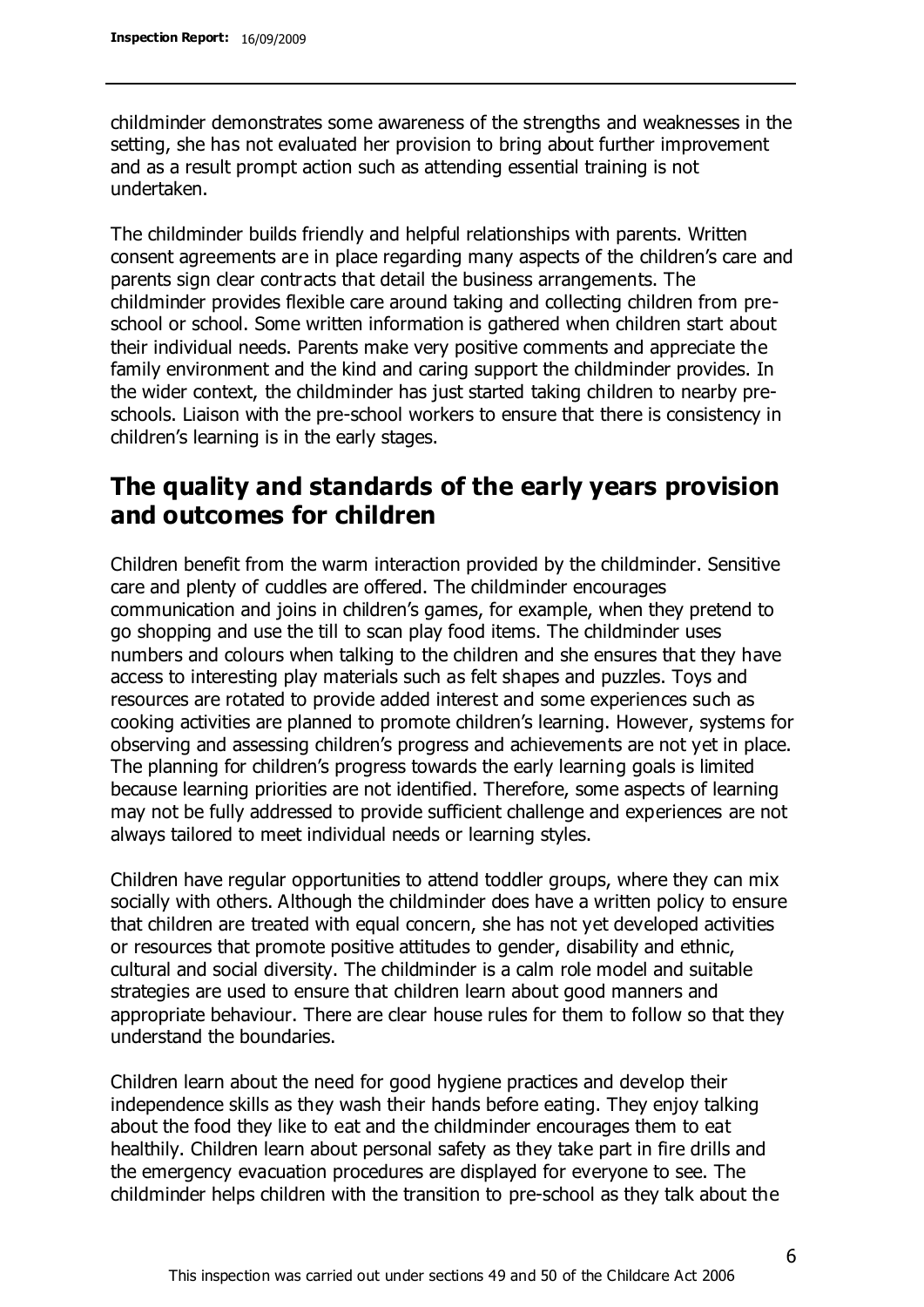pre-school routine, practise putting on plimsolls and finding what they need in their pre-school bag.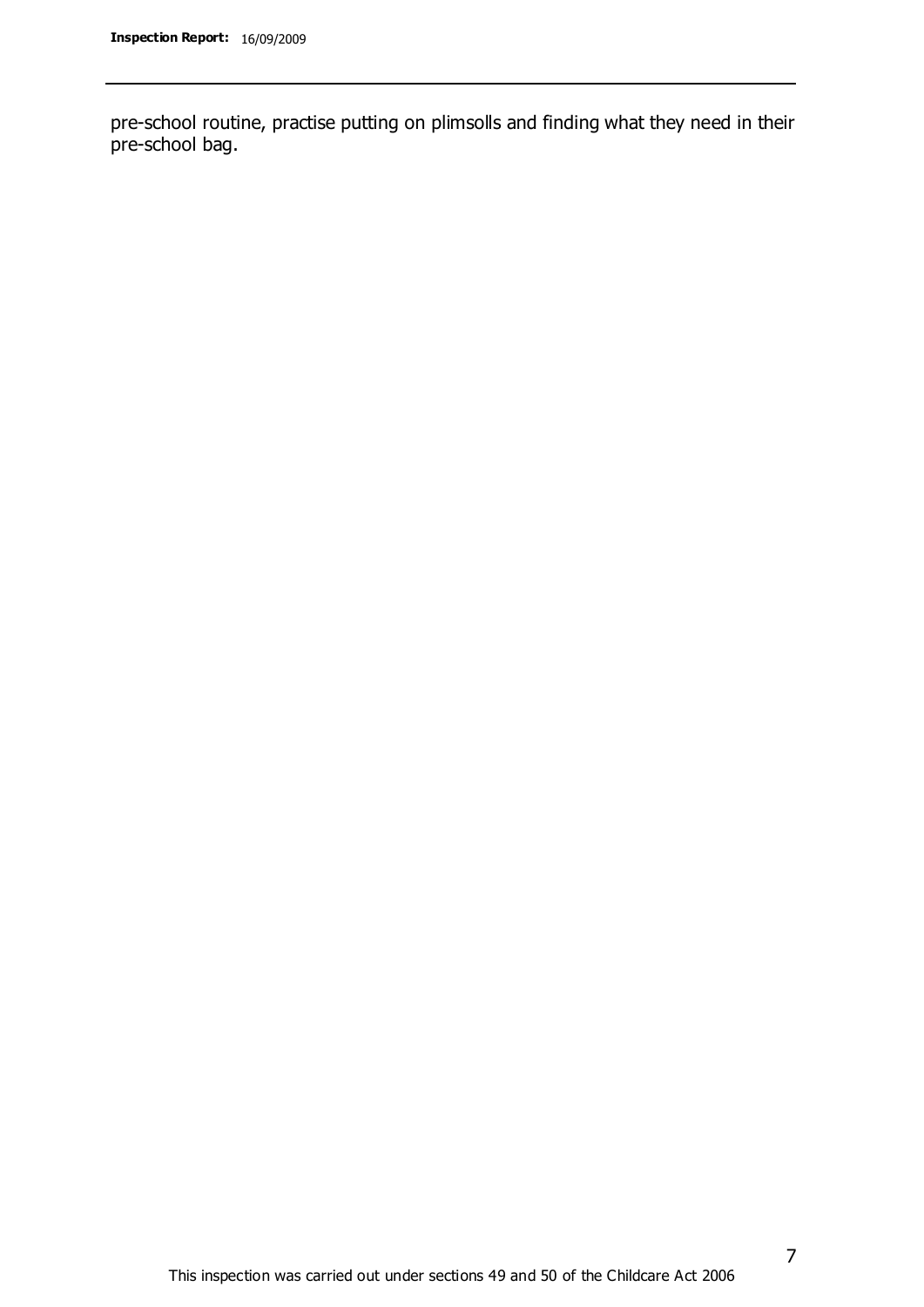# **Annex A: record of inspection judgements**

#### **The key inspection judgements and what they mean**

Grade 1 is Outstanding: this aspect of the provision is of exceptionally high quality Grade 2 is Good: this aspect of the provision is strong Grade 3 is Satisfactory: this aspect of the provision is sound Grade 4 is Inadequate: this aspect of the provision is not good enough

### **The overall effectiveness of the early years provision**

| How well does the setting meet the needs of the<br>children in the Early Years Foundation Stage? | 4 |
|--------------------------------------------------------------------------------------------------|---|
| The capacity of the provision to maintain continuous                                             | 4 |
| improvement                                                                                      |   |

### **The effectiveness of leadership and management of the early years provision**

| How effectively is the Early Years Foundation Stage led                                         | 4 |
|-------------------------------------------------------------------------------------------------|---|
| and managed?                                                                                    |   |
| The effectiveness of leadership and management in embedding<br>ambition and driving improvement | 4 |
| The effectiveness with which the setting deploys resources                                      | 3 |
| The effectiveness with which the setting promotes equality and                                  | 4 |
| diversity                                                                                       |   |
| The effectiveness of safeguarding                                                               | 4 |
| The effectiveness of the setting's self-evaluation, including the                               | 4 |
| steps taken to promote improvement                                                              |   |
| The effectiveness of partnerships                                                               | 3 |
| The effectiveness of the setting's engagement with parents and                                  |   |
| carers                                                                                          |   |

### **The quality of the provision in the Early Years Foundation Stage**

The quality of the provision in the Early Years Foundation Stage | 4

### **Outcomes for children in the Early Years Foundation Stage**

| <b>Outcomes for children in the Early Years Foundation</b>    |   |
|---------------------------------------------------------------|---|
| <b>Stage</b>                                                  |   |
| The extent to which children achieve and enjoy their learning |   |
| The extent to which children feel safe                        | 4 |
| The extent to which children adopt healthy lifestyles         |   |
| The extent to which children make a positive contribution     |   |
| The extent to which children develop skills for the future    |   |

Any complaints about the inspection or report should be made following the procedures set out in the guidance available from Ofsted's website: www.ofsted.gov.uk